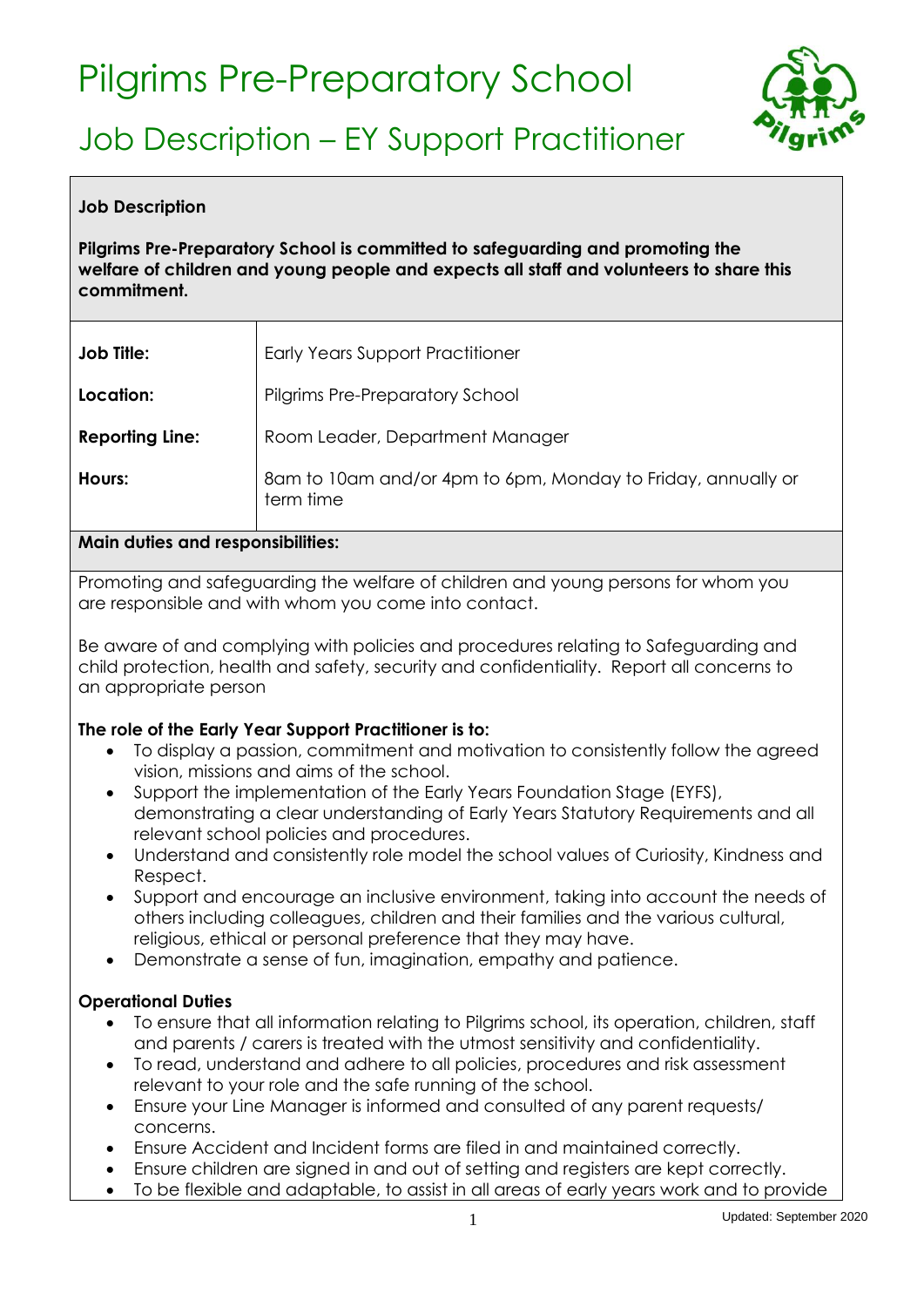# Pilgrims Pre-Preparatory School



# Job Description – EY Support Practitioner

support for other members of staff.

## **General Duties**

- Answer the phone or entry phone system as appropriate and meet and greet parents on arrival and give feedback at the end of the day as directed by your Line Manager.
- To assist with the preparation of the Early Years area for breakfast and serve to a group of children, supporting in developing their independence and self-help skills, communication and social skills and general development. Complete breakfast lists for feedback. Clean and clear away before and after meals following the appropriate cleaning procedures in preparation for the morning/afternoon session.
- Adhere to staff ratios at all times, adjusting the ratio board as a child arrives for registration and leaves at the end of their session. Log parent phone calls incoming and outgoing, date and time.
- To clean and restock nappy changing area as required and ensure toilets and potties are cleared and cleaned after use.
- Support the children to wash hands on arrival, before and after meals and playing outside.
- Prepare cots/mats for sleep, assist and support the children with their sleep routines and clean cots/mats after each use.
- To carry out housekeeping duties as appropriate such as cleaning furniture, toys, equipment and resources and keeping up with any laundry on a daily basis. To ensure furniture, resources, toys and equipment are organised, stored correctly, cleaned regularly and any breakages reported to your Line Manager. Clean marks or spillages (doors, floors, walls etc) as soon as they happen.

# **Looking after the welfare of the children**

- To be aware of all Dietary and Medical requirements/needs regarding the children in your care and ensure their health and safety at all times. Liaise with Early Years Practitioners and Early Years Leads for guidance where necessary.
- Attend to the physical welfare of the children, for example, reporting Safeguarding concerns in line with school policy and procedures
- To ensure good standards of safety, hygiene and cleanliness are maintained at all times.
- Work in partnership with parents/carers, recognising that parents are their children's first educators, and encourage parental involvement in the setting.
- Follow the First aid policy and procedure to dress minor wounds, deal with health requirements as necessary (e.g. use of asthmatic inhalers) and help maintain formal records of such treatment, subject to suitable training and instruction being provided.

# **Learning and Development for children**

- Support and assist with the educational, physical, cultural, emotional and social needs of the children in line with the EYFS. Exercise responsibility for the positive behaviour of children, ensuring that health and safety practices concerning children are maintained
- To be sensitive to children as individuals, with special regard to those with special educational needs - including physical, behavioural and emotional difficulties, liaising with other colleagues as appropriate.